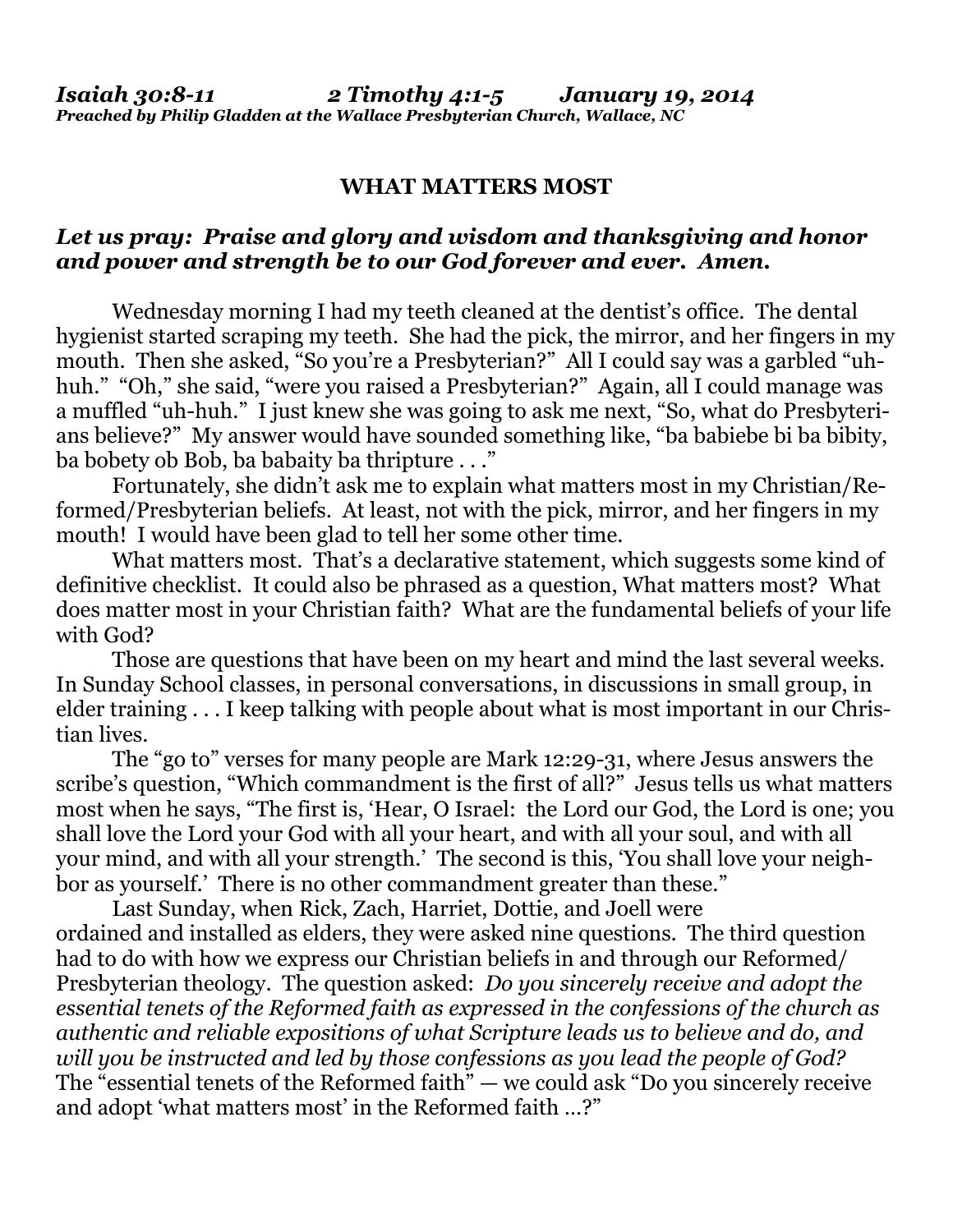For the past several years, I have been a presenter at our presbytery's elder/deacon training workshops in the fall. Rev. Ernie Thompson, pastor of the First Presbyterian Church in Wilmington, has also been one of the presenters. Ernie has a talent and a knack for presenting a most helpful summary of Presbyterian history and beliefs in a one-hour time slot. Each year he focuses on that phrase — "the essential tenets" and concludes, "People can't really agree!" That's not to say we don't know what we believe or what matters most. Plenty of people have tried to come up with definitive lists of "essential tenets" but other people have different lists of what matters most.

 Perhaps it's a good thing we don't have some kind of prescriptive list all ministers and elders have to sign in the Presbyterian Church (U.S.A.) — or for church members to sign, for that matter. The only requirement for membership in a congregation of the Presbyterian Church (U.S.A.) is a personal confession of faith in Jesus Christ as Lord and Savior. I don't know that I would go so far as to say *everything else* we believe is optional, but it's true that everything else we believe *is* grounded in our faith in Jesus Christ — what we believe about God, about creation, about grace and mercy, about the church, about sin and forgiveness, and about our purpose in life as disciples of Jesus Christ.

 God has also been working on my heart (and mind) recently, because more than one of you has said something to me along the lines of, "Well, I'm just a person who sits in the pew," or "I'm just a regular layperson" or "You're the expert. What do I know?"

 At the risk of sounding like I'm chastising you or wagging my finger at you, hear me when I say, "You're not *just* a person who sits in the pew. . . You're not *just* a regular layperson . . . You *are* an expert in life because you're living it, with all of its ups and downs, all of its joys and sorrows, all of its successes and failures, all of its moments of exhilaration and heartbreak."

 When I was studying at Union Presbyterian Seminary in Richmond, VA, I had some of the best and brightest Bible teachers and theologians as my professors. I am profoundly grateful for the education I received in their classrooms. It's been almost thirty-one years since I graduated and was ordained. But my theological education has never stopped — because I have had the privilege of asking "what matters most" with people like you in churches in Rocky Mount, Roanoke Rapids, Littleton, and Wallace. I have learned from the "experts" in the pews, but it's usually in a hospital room or at the graveside of a loved one or around the session table or in lively Sunday School discussions or in the privacy of my study or in personal conversations, even in places such as Food Lion or Walgreens.

 Yesterday your elders and I spent the day on retreat at the Alice Sisson Ministry Center in Wilmington. We worshiped, we prayed for you, we read God's Word, we enjoyed being together, we sought God's wisdom and guidance for the coming year. Our annual retreat is part of our ongoing effort to fulfill one of the responsibilities of elders, which is to "discern and measure [the congregation's] fidelity to the Word of God, and to strengthen and nurture [the congregation's] faith and life." Our session meetings are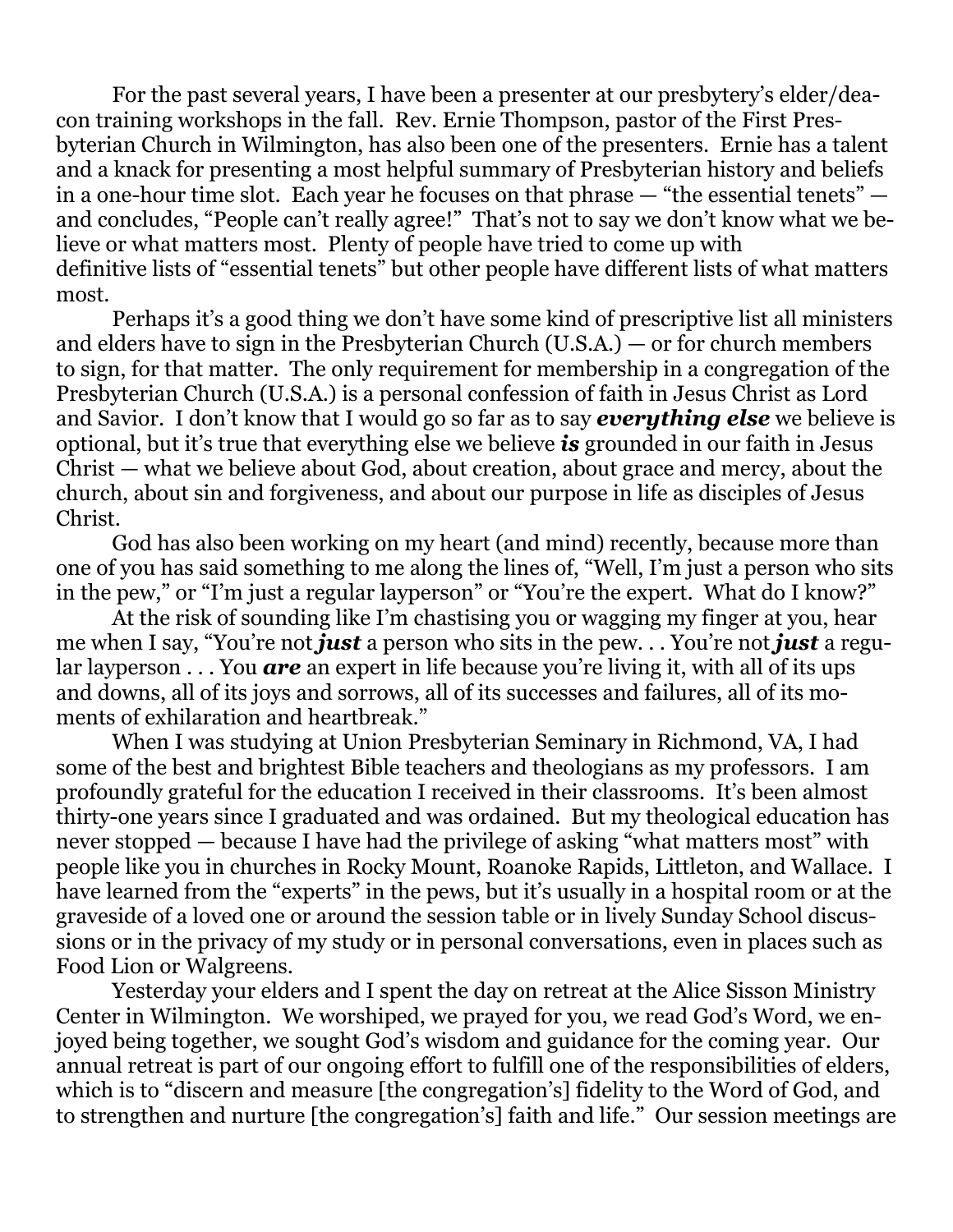worship services, because we want to discover "what matters most" in our life together as the Wallace Presbyterian Church so that everything we say and do as a congregation will help all of us live as faithful disciples of Jesus Christ.

 1 & 2 Timothy are usually considered to be Paul's advice as an older pastor whose ministry is coming to an end, to Timothy, a young pastor whose ministry is just beginning. In this particular section of his second letter to Timothy, Paul writes, "For the time is coming when people will not put up with sound doctrine, but having itching ears, they will accumulate for themselves teachers to suit their own desires, and will turn away from listening to the truth and wander away to myths." (2 Timothy 4:3-4)

 Nancy and I have two dachshunds at home, Heidi (who will be thirteen on May 6) and Holden (who just turned two in mid-December). As you know, dachshunds have long, floppy ears. Sometimes, when Heidi and Holden are sitting in our laps, their ears will flop over. If you gently rub their ears, they almost immediately get this far-away, glazed look in their eyes that seems to say, "Oh, don't stop! That feels soooooo good!"

 That's the image that comes to my mind when I read Paul's warning/advice to Timothy about "itching ears." Apart from our basic belief in and confession of Jesus Christ as Lord and Savior, what is it that "scratches our itch" so much that we don't want it to stop? These days it's easy to say that any new or different idea in the church is just "scratching an itch" and is dangerous or unorthodox or, maybe worst of all, not Biblically faithful. But how many of our long-held, much beloved beliefs and traditions do exactly the same thing?

 Any of you who have been fans of the *Peanuts* cartoon over the years surely know that Charles M. Schulz included many theological and Biblical ideas and discussions in his cartoon strip. Charlie Brown, Lucy, Linus, even Snoopy — they would often reflect on life's ups and downs from a scriptural and theological point of view.

 Did you know that, as the *Peanuts* gang was becoming more and more popular between 1956 and 1965, Charles Schulz also wrote and drew a comic strip called *Young Pillars*? The cartoon was published in the Church of God's magazine for teenagers called *Youth*. The cartoons dealt with youth fellowship picnics, Sunday School homework, and Bible themes. One cartoon showed the cartoon's main character, a tall, gangly sixteen-year-old, intently studying his Bible. He says to one of the other characters, "Don't bother me. I'm looking for a verse of Scripture to back up one of my preconceived notions!"1

 What matters most may bring great comfort in our Christian lives. What matters most may also challenge our most precious preconceived notions. Between now and Palm Sunday, I will be preaching on some "essential tenets of the Reformed faith." I realize that phrase may make your eyes glaze over, and not necessarily in a good way! But hear me out — we will be listening for God's Word to our hearts and lives from some of the greatest Scripture texts and I will ask you to think about "what matters most" for your faith and your discipleship and this church.

 I hope you're not surprised that "what matters most" or "the essential tenets of the Reformed faith" are not different from what most, if not all, Christians believe.